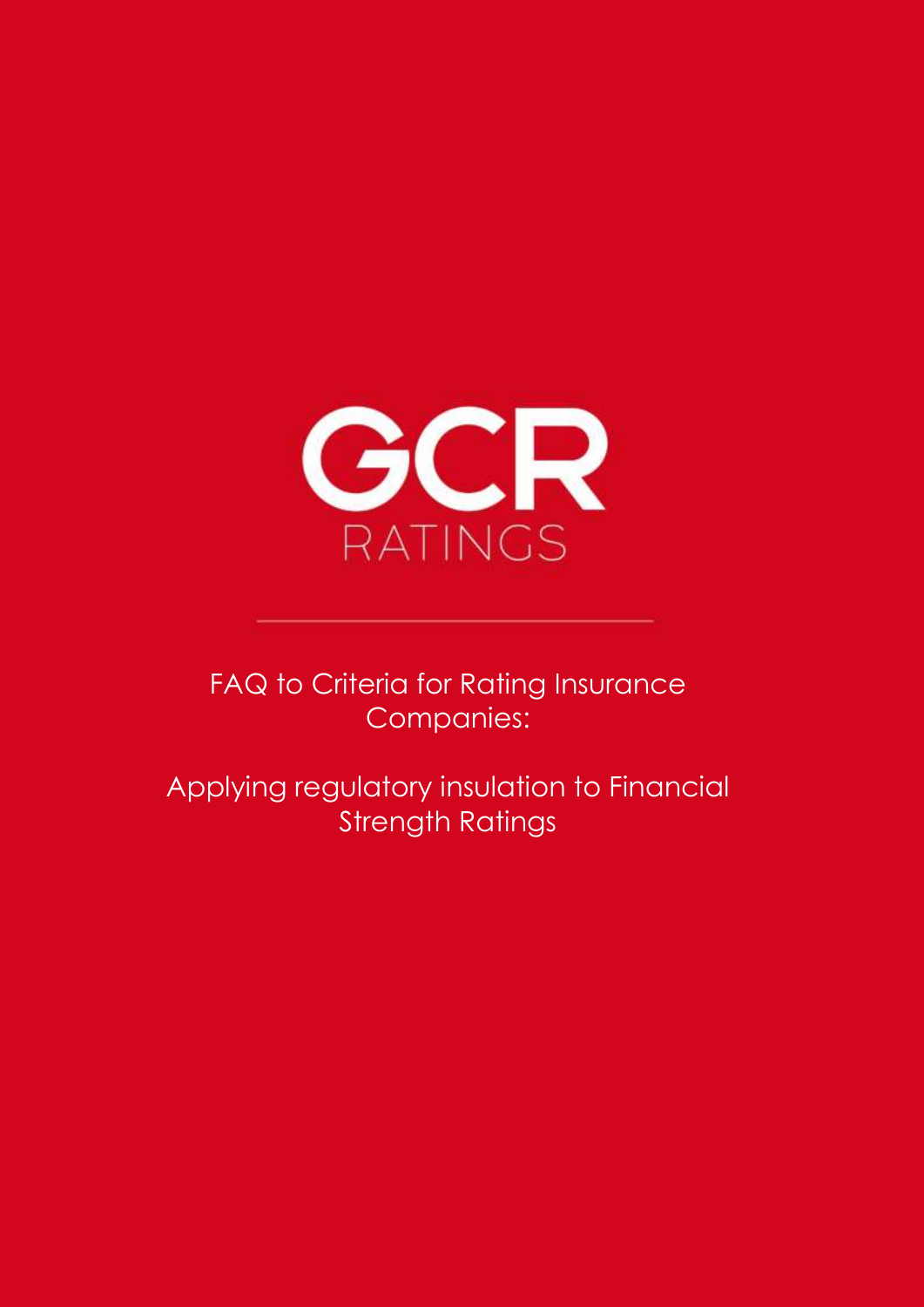# **FAQ: Applying regulatory insulation to Financial Strength Ratings**

GCR has added the FAQ below on the Criteria for Rating Insurance Companies to provide greater clarity regarding the approach to regulatory insulation for financial strength ratings.

In essence, the criteria allows GCR to provide greater levels of regulatory insulation for the Financial Strength Ratings ("FSR") of insurance companies. As a result, the below criteria can be used to guide the application of the insulation criteria found on page 23 of the Criteria for the GCR Ratings Framework. We will seek to apply the relevant sections under the GCR Ratings Framework, however should the operating environment of the parent be lower than that of the subsidiary, this FAQ may be used a guide.

The below FAQ does not apply to issuer or issue credit ratings for the same rated entities.

#### **FAQ**

#### **What types of rated entities and ratings could be affected?**

This FAQ exclusively refers only to the financial strength ratings of well-regulated life and non-life insurance companies. Typically, these companies will be wholly or majority owned subsidiaries, operating in relatively stronger country risk jurisdictions, which have stronger credit fundamentals than their cross-border parents.

#### **What are the situations where this FAQ would apply?**

GCR requires that the primary domestic prudential insurance regulator (of the rated entity) has the explicit capacity and willingness to insulate policyholders of an insurance company from cross-border parental contagion. Most pertinently, the regulatory framework should explicitly state that policyholders' obligations are preferred against all other creditors, including those of cross border parents. We must also be convinced that the regulator has the statutory power to stop dividends, remove management, change ownership, ring-fence policyholder liabilities and that the supervision and oversight is frequent and robust enough to prevent related party transaction(s) and dividend stripping.

We will also only consider cross border insulation, due to our belief that a regulator is more likely to protect policyholders if it causes no other systemic risks.

We may include insurance subsidiaries that are owned by non-insurance entities.

For the provisions of this FAQ to apply, there should be limited related party exposures. GCR will typically consider related party exposures above 10% as highly contagious to the subsidiary, resulting in the capping of the FSR rating at the risk score of the parent.

## **What are the guidelines for applying the GCR Framework guidelines on insulation?**

In determining the FSR rating, the following steps will be taken:

a. We will not cap the FSR at the weaker cross border group rating.

FAQ: Regulatory Insulation for Financial Strength Ratings 27 November 2019 2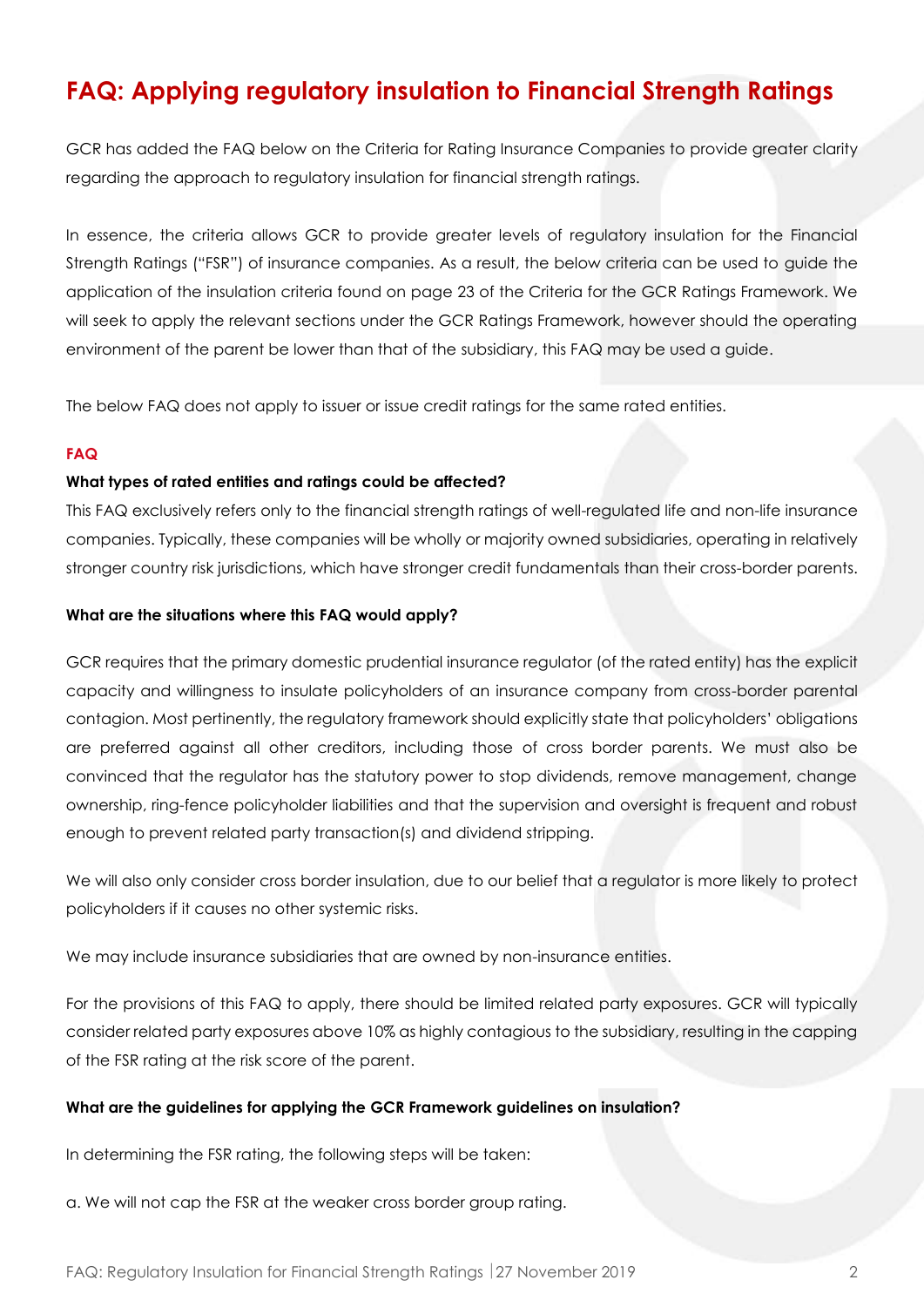b. GCR will stress capital to the level of regulatory intervention, which will typically be the minimum capital requirement as defined by the risk-based solvency regime, or an equivalent regulatory prudential target. This minimum capital level is typically considered to be equivalent to a capitalisation score of -2 or lower, depending on history of regulatory enforcement.

c. Furthermore, liquidity may be stressed to the point of exchange control intervention or at least 30%, with resultant net stressed assets considered for the calculation of relevant liquidity ratios.

d. We will include no benefit in the competitive position for wider group franchise or diversification strengths,

Importantly, the Issuer Credit Rating will typically remain capped at the weaker parent's risk score, subservient to the wider group insulation criteria.

# **What about subsidiaries with split shareholding?**

In addition, consideration would be taken of the risk mitigation effect of split shareholding between parents in weak jurisdictions and shareholders from the subsidiary's country of operation and other strong jurisdictions. Should GCR view the local or stronger shareholder as having sufficient control to prevent the weaker parent's shareholder and management actions from impairing the financial condition of the insurer beyond strategic targets, the group cap of the weaker parent may not apply and the score may not exceed that of the stronger parent. In this case, the same capital and liquidity stresses as highlighted above may not be applied.

## **A worked example of FSR regulatory insulation**

| <b>Company</b> | <b>Group position</b>     | <b>Operating environment score</b> | <b>Risk score</b> |
|----------------|---------------------------|------------------------------------|-------------------|
| A              | Parent                    |                                    |                   |
| B              | Majority owned subsidiary |                                    |                   |

**Company B scores** Scenario  $3$ Risk scores Company B (standalone) Company B (Capped at Company B (insulation Parent level) stress) **Operating environment 10.0 10.0 10.0 Business profile 0.5 0.5 -1.0 Financial profile 3.5 3.5 -1.0** Earnings 1.0 1.0 1.0 Capitalisation 1.5 1.5 -2.0 Liquidity 1.0 1.0 0.0 **Comparative profile 0.0 -9.0 0.0 Total Score 14.0 5.0 8.0**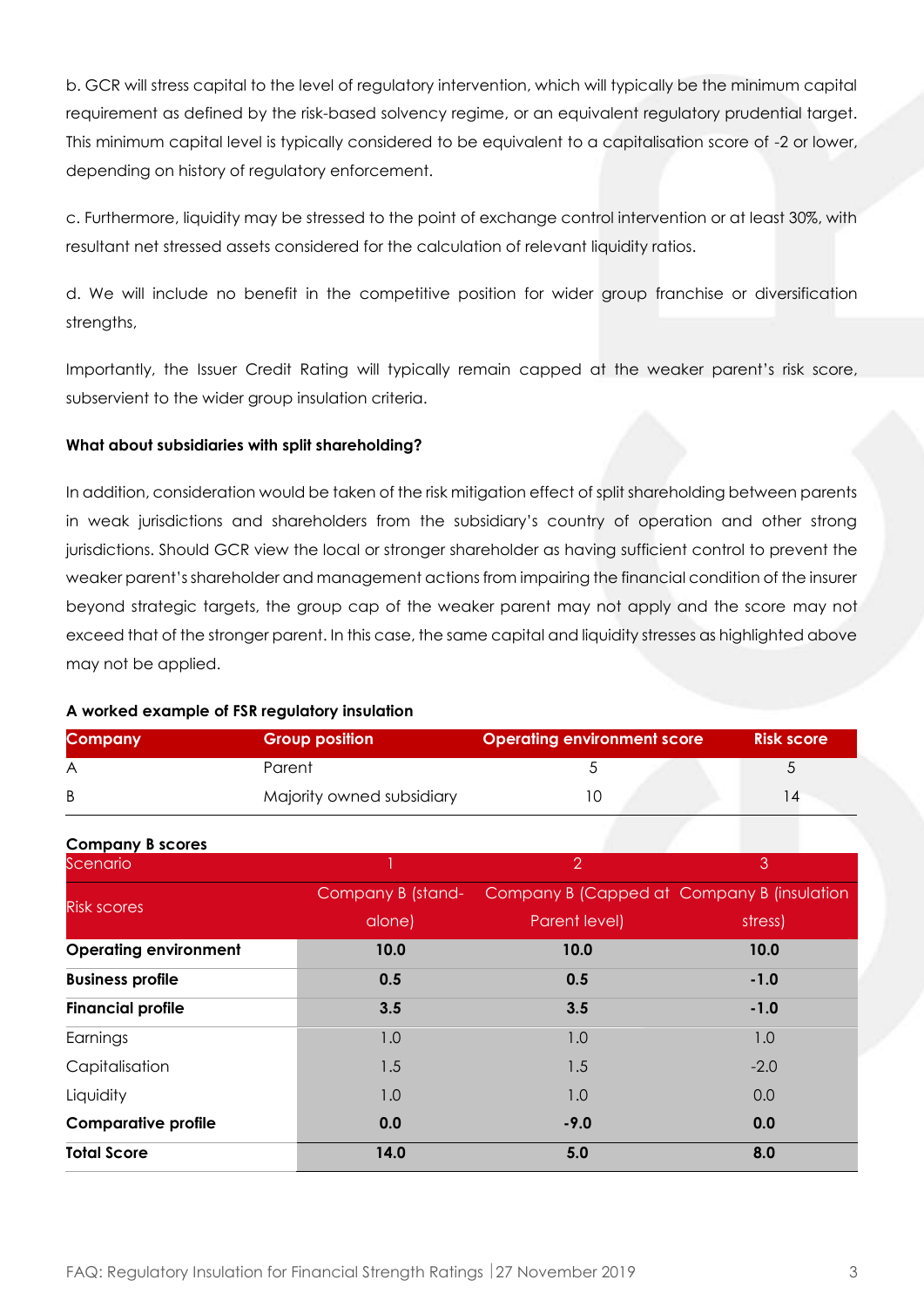In the above table, scenario 1 represents the stand-alone risk score of Company B, presuming there is no risks emanating from a weaker parent.

Scenario 2 shows GCRs approach should there be a weaker parent and we do not consider regulatory insulation to be effective. In this scenario, although Company B has stand-alone total risk score of 14, the final risk score for Company B would be capped at the parent's '5' level, either because related party exposures to the weaker jurisdiction are more than 10% of capital, or if GCR considers there to be minimal regulatory insulation of the subsidiary. You can see the impact in the -9 adjustment of the comparative profile score.

Scenario 3 shows how GCR will stress stand-alone elements of Company B, should we consider insulation to be effective. In this scenario, we stress the financial strength of Company B to the point of regulatory intervention. Typically, GCR will reduce the capitalisation score to the lower of -2 and the stand-alone risk score, because the regulator is anticipated only to intervene close to or upon breach on local capital adequacy. Furthermore, we bring down the liquidity coverage ratio, to reflect exchange control limitations on externalisation of financial assets. This lowers the liquidity coverage ratio to 1.4x (from 2x, assuming a 30% maximum exchange control restriction), reducing the score from 1 to 0. The business profile is typically moderated to the lower of a score of –1 and the stand-alone risk score, to reflect limited support to the financial profile. However, unlike the second scenario we do not adjust for parent weaknesses in the comparative profile. As a result, the final risk score for Company B would be 8 (14-1.5-3.5-1).